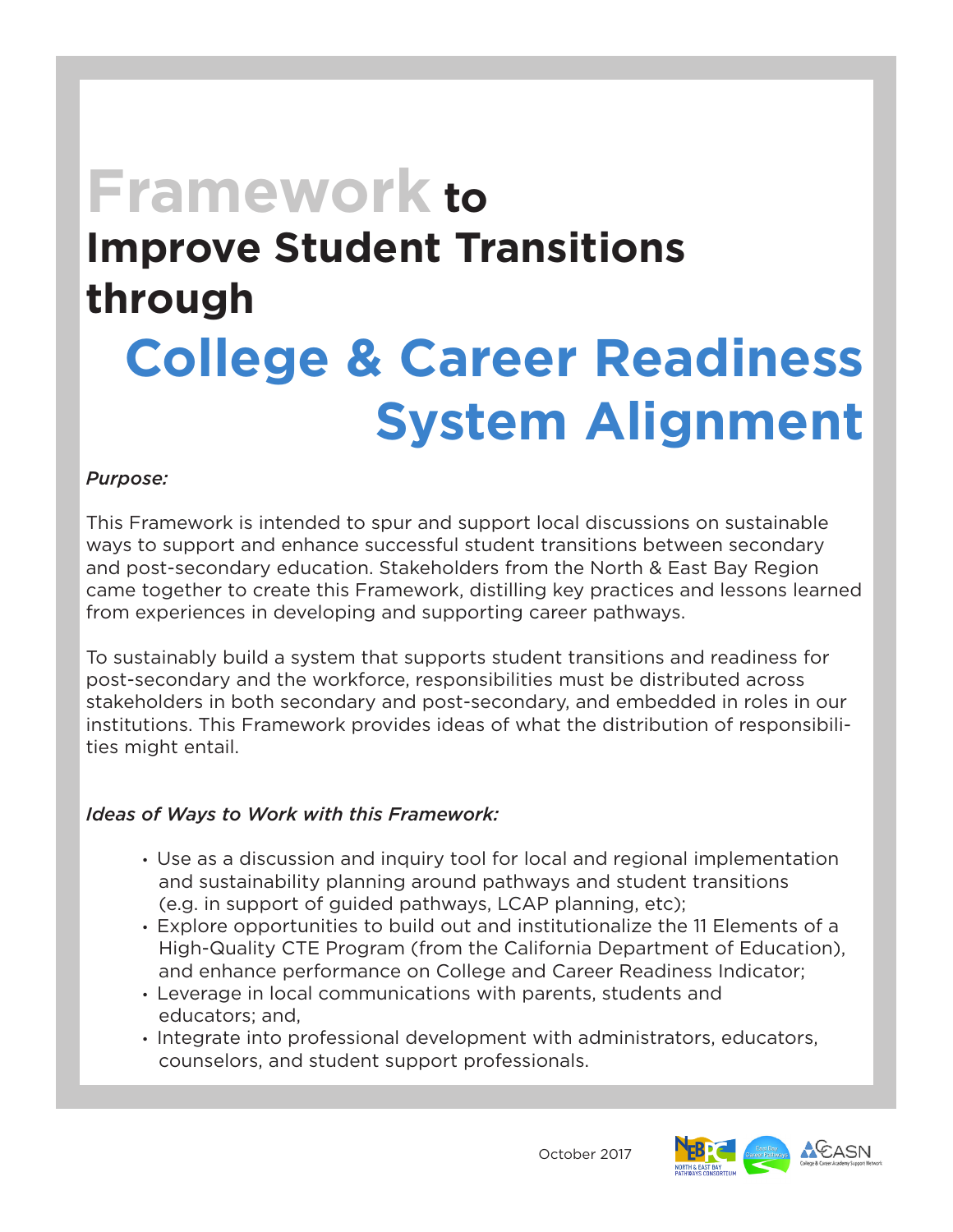# **Shifts in Community College Roles to Support Student Transitions**

*How can community college leaders support, develop and strengthen systems to promote college & career readiness?*

| <b>COLLEGE DISTRICT LEADERSHIP</b>                                                                                                                                                                                                                                                       | <b>COLLEGE LEADERSHIP</b>                                                                                                                                                                                                                                                                                                                                | <b>COLLEGE FACULTY AND STAFF</b>                                                                                                                                                                                                                                                                                                                                                                 |  |  |  |  |
|------------------------------------------------------------------------------------------------------------------------------------------------------------------------------------------------------------------------------------------------------------------------------------------|----------------------------------------------------------------------------------------------------------------------------------------------------------------------------------------------------------------------------------------------------------------------------------------------------------------------------------------------------------|--------------------------------------------------------------------------------------------------------------------------------------------------------------------------------------------------------------------------------------------------------------------------------------------------------------------------------------------------------------------------------------------------|--|--|--|--|
| Chancellor, Vice Chancellors (Academic Affairs,<br>Student Support, Workforce, etc.), Associate Vice-<br>Chancellors, District Academic Senate, Cabinet,<br>Institutional Research, Directors                                                                                            | President, VP of Instruction, Student Support<br>& Academic Senate, Deans, Career Education<br>("CTE") and Student Support, Institutional Re-<br>search, Department Chairs                                                                                                                                                                               | Career Education ("CTE") Faculty, Counseling Fac-<br>ulty, Articulation Officers, Math and English Faculty,<br>Instructional and student support staff                                                                                                                                                                                                                                           |  |  |  |  |
| Programs of Study Development (PoS) Infrastructure: Responsibilities for institutionalizing alignment between secondary and college PoS                                                                                                                                                  |                                                                                                                                                                                                                                                                                                                                                          |                                                                                                                                                                                                                                                                                                                                                                                                  |  |  |  |  |
| • Define the vision for alignment of K-12/Adult<br>Education to community college pathways, as a<br>priority<br>• Ensure that district policies and procedures<br>support pathways development, including data<br>sharing agreements<br>• Ensure that responsibilities are embedded into | • Provide release or paid time for college faculty<br>to meet with secondary educators, and industry to<br>align pathway curriculum across systems, and with<br>industry needs and build faculty relationships<br>• Assign counselors to collaboration with second-<br>ary around student advisement and supports for<br>early college credit coursework | • Build relationships between CC and K-12/Adult<br>Ed faculty so that faculty gain understanding of<br>each other's programs of study, as well as each<br>other's systems.<br>• Collaborate with K-12/Adult Ed faculty to align<br><b>curriculum</b> so that key standards are taught in<br>developmentally appropriate ways across the entire<br>pathway, including academic content, technical |  |  |  |  |
| job descriptions, contracts, etc.<br>• Emphasize importance of pathways to align<br>with regional labor market demand, and support<br>college structures for integrating feedback from<br>industry.<br>. Align pathways work with other initiatives, such                                | • Devote resources to appropriately staff the work<br>of pathway development and maintenance (includ-<br>ing early college credit)<br>• Develop robust and ongoing program evalua-<br>tion protocols                                                                                                                                                     | skills, and professional behaviors.<br>. Integrate feedback from industry, to ensure rel-<br>evance and quality of pathway programs                                                                                                                                                                                                                                                              |  |  |  |  |
| as 3SP and Equity                                                                                                                                                                                                                                                                        |                                                                                                                                                                                                                                                                                                                                                          |                                                                                                                                                                                                                                                                                                                                                                                                  |  |  |  |  |
| sequence, across secondary and college systems to develop and enhance career pathways                                                                                                                                                                                                    | Curricular Alignment, Dual Enrollment & Course Articulation Processes: Responsibilities for determining what is taught, and in what                                                                                                                                                                                                                      |                                                                                                                                                                                                                                                                                                                                                                                                  |  |  |  |  |
| • Champion early college credit with internal and<br>external stakeholders, and align policies across col-<br>leges, and with promising practices                                                                                                                                        | . Establish protocols for annual curriculum re-<br>views, early college credit (course articulation,<br>dual enrollment) and pathway mapping                                                                                                                                                                                                             | • Participate in pathway design and mapping that<br>includes foundational general education and bridg-<br>ing activities (e.g. Math, English, College & Career                                                                                                                                                                                                                                   |  |  |  |  |
| • Encourage K-12/Adult Ed leaders to implement<br>policies to support sustainable dual enrollment                                                                                                                                                                                        | • Provide support for CATEMA to ensure accurate<br>transcripting of credit earned via articulation                                                                                                                                                                                                                                                       | Readiness)<br>. Identify and incorporate college-level "hinge"                                                                                                                                                                                                                                                                                                                                   |  |  |  |  |
| • Support and develop staff roles at the district<br>level to support early college credit                                                                                                                                                                                               | • Support development of annual CCAP and non-<br><b>CCAP agreements</b> for dual enrollment                                                                                                                                                                                                                                                              | courses into the pathway (for articulation or dual<br>enrollment credit), working with district and re-<br>gional college faculty                                                                                                                                                                                                                                                                |  |  |  |  |
| • Develop/renew annual CCAP agreements                                                                                                                                                                                                                                                   | . Integrate career pathways with 3SP, Equity, SWP<br>and other initiatives.                                                                                                                                                                                                                                                                              | · Identify opportunities to enhance/develop in-                                                                                                                                                                                                                                                                                                                                                  |  |  |  |  |
| · Academic Senate: Participate in development of<br>policies facilitating early college credit                                                                                                                                                                                           | • Support and develop staff roles at the college                                                                                                                                                                                                                                                                                                         | novations for courses that serve students that are<br>underrepresented in college (e.g. scaffolding)                                                                                                                                                                                                                                                                                             |  |  |  |  |
| · Governing Board: Approve policies that facilitate<br>dual enrollment and articulation                                                                                                                                                                                                  | level to support early college credit                                                                                                                                                                                                                                                                                                                    |                                                                                                                                                                                                                                                                                                                                                                                                  |  |  |  |  |

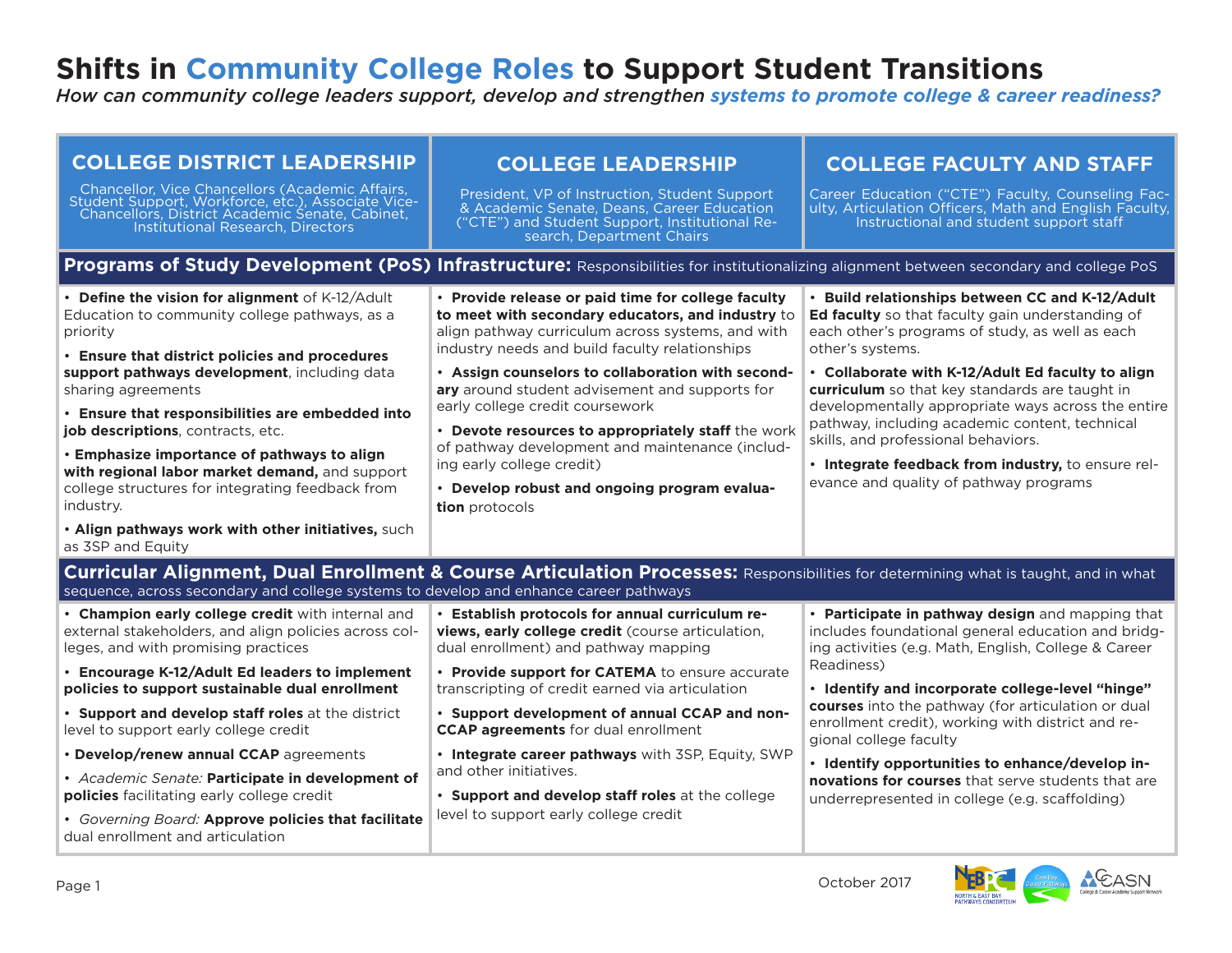# **COLLEGE DISTRICT LEADERSHIP COLLEGE LEADERSHIP COLLEGE FACULTY AND STAFF**

### **Student Support Processes:** Responsibilities for supporting students as they transition from secondary to post-secondary, in pathways

| • Engage K-12/Adult Ed leadership/school boards<br>to encourage alignment of college and career<br>readiness curricular strategies, outreach and coun-<br>seling roles<br>. Inform K-12/Adult Ed leadership about require-<br>ments for successful transition to college (includ-<br>ing education planning)<br>· Support development of data sharing agree-<br>ments to support multiple measures placement<br>• Academic Senate: Encourage college and career<br>readiness curriculum development<br>· Admission & Records: Collaborate with I&R to<br>automate placement processes, and analyze &<br>communicate outcomes | • Expand CTE knowledge among counselors with<br>staffing, pathway maps & PD (including around<br>PoS, early college credit, job market)<br>· Support/encourage collaboration between K-12/<br>Adult Ed and college counselors locally and re-<br>gionally, including embedding in job descriptions or<br>providing release time<br>· Support/fund early matriculation/outreach op-<br>portunities for K-12/Adult Ed students<br>· Promote multiple measures placement strate-<br>gies and Common Assessment<br>• Integrate & connect supportive wrap-around<br>services with CTE and pathways (e.g. EOPS, finan-<br>cial aid)                                                                                       | • Champion development/enhancement of col-<br>lege and career readiness curriculum (for adoption<br>in secondary), with secondary faculty<br>· Convene working groups between K-12/Adult<br>Ed and CC counselors to inform of college offer-<br>ings, better align planning tools, develop shared<br>resources, etc.<br>• Lead assessment/orientation/outreach events/<br>courses/opportunities for K-12/Adult Ed students,<br>and develop shared outreach calendars with K-12<br>· Identify key gaps in pathways and support en-<br>hancement efforts |
|------------------------------------------------------------------------------------------------------------------------------------------------------------------------------------------------------------------------------------------------------------------------------------------------------------------------------------------------------------------------------------------------------------------------------------------------------------------------------------------------------------------------------------------------------------------------------------------------------------------------------|---------------------------------------------------------------------------------------------------------------------------------------------------------------------------------------------------------------------------------------------------------------------------------------------------------------------------------------------------------------------------------------------------------------------------------------------------------------------------------------------------------------------------------------------------------------------------------------------------------------------------------------------------------------------------------------------------------------------|--------------------------------------------------------------------------------------------------------------------------------------------------------------------------------------------------------------------------------------------------------------------------------------------------------------------------------------------------------------------------------------------------------------------------------------------------------------------------------------------------------------------------------------------------------|
| • Define a vision of alignment of WIOA metrics/<br>community college pathways metrics/secondary<br>accountability metrics as a priority<br>• Establish cooperative agreements between<br>agencies, including workforce development boards,<br>adult education, college and K-12<br>• Develop and support tools to facilitate re-<br>gional industry engagement across educational<br>segments, as well as track data around industry<br>engagement and work-based learning                                                                                                                                                   | Industry Engagement & Work-based Learning (WBL): Responsibilities for developing systemic and effective approaches towards employers<br>• Coordinate employer engagement in an aligned,<br>intersegmental way, committing resources as ap-<br>propriate (e.g. advisory committees, WBL experi-<br>ences, skills panels, program review)<br>• Develop relationships with employers, and ne-<br>gotiate commitments (e.g. facilities, resources, WBL<br>experiences, professional development, faculty on<br>assignment)<br>. Support staff and faculty (including new posi-<br>tions and job descriptions, as appropriate) to facili-<br>tate employer engagement, student preparation &<br>job placement activities | • Collaborate with industry to ensure currency and<br>quality of CTE programs, by leveraging industry<br>resources & expertise<br>. Collaborate with intersegmental partners to en-<br>hance coherence of "asks" to industry partners<br>. Encourage students to complete Student Out-<br>comes Survey after program completion<br>. Contribute data about classroom-based WBL<br>and industry engagement<br>. Participate in PD opportunities related to em-<br>ployer engagement strategies                                                          |
| • Provide PD for leadership & staff on current<br>issues/initiatives (e.g. legislation & policy, inter-<br>segmental partnerships, common core, dual en-<br>rollment, non-credit, work experience, co-op ed,<br>apprenticeships)                                                                                                                                                                                                                                                                                                                                                                                             | Professional Development (PD): Responsibilities for work on PD so that all staff have the opportunity to learn new roles<br>• Provide PD to college faculty and staff regarding<br>current CE initiatives, use of Labor Market Informa-<br>tion/data, and employer engagement, etc<br>• Allocate resources for ongoing PD for faculty<br>so skills remain current and address changing work<br>expectations (e.g. awareness of A-G, college and<br>career readiness standards)                                                                                                                                                                                                                                      | • Participate in PD opportunities, such as: Improv-<br>ing transitions; cross-disciplinary/regional/state<br>collaborations; pedagogy related to access, reten-<br>tion and success, with a focus on equity (including<br>Dual E/AB288)                                                                                                                                                                                                                                                                                                                |

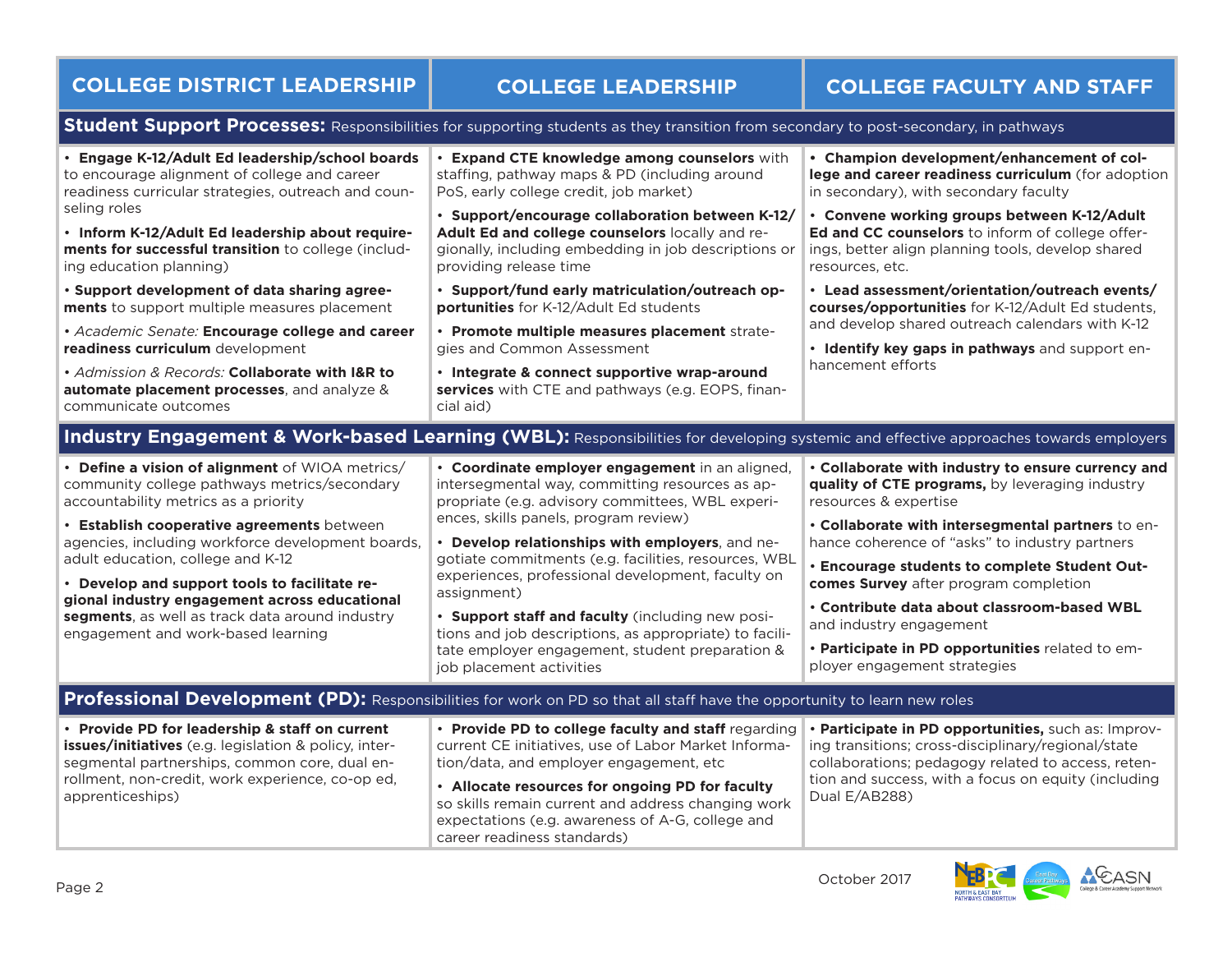# **Shifts in Roles in Secondary Schools to Support Student Transitions**

*How can K-12 and Adult Education leaders support, develop and strengthen systems to promote college & career readiness?*

| <b>SECONDARY DISTRICT</b>                                                                                                                     | <b>SECONDARY SITE</b>                                                                                                                   | <b>TEACHERS, COUNSELORS &amp;</b>                                                                                                                                                                               |
|-----------------------------------------------------------------------------------------------------------------------------------------------|-----------------------------------------------------------------------------------------------------------------------------------------|-----------------------------------------------------------------------------------------------------------------------------------------------------------------------------------------------------------------|
| <b>LEADERSHIP</b>                                                                                                                             | <b>LEADERSHIP</b>                                                                                                                       | <b>STAFF</b>                                                                                                                                                                                                    |
|                                                                                                                                               | Programs of Study Development (PoS) Infrastructure: Responsibilities for institutionalizing alignment between secondary and college PoS |                                                                                                                                                                                                                 |
| • Establish a vision for career pathways that re-                                                                                             | • Lead local visioning, priority-setting and action                                                                                     | • Build relationships with college faculty to gain                                                                                                                                                              |
| flect workforce & economic needs, including priori-                                                                                           | planning to strengthen career pathways, including                                                                                       | understanding of each other's programs of study,                                                                                                                                                                |
| ties and action steps                                                                                                                         | providing release time for teachers to participate in                                                                                   | as well as each other's systems                                                                                                                                                                                 |
| • Develop relationships with postsecondary<br>leaders responsible for pathways at 2 and 4-year<br>institutions                                | this process<br>• Support pathway accessibility & implementation<br>in the Master Schedule, including teacher collabo-                  | • Attend meetings with postsecondary faculty to<br>align curriculum so that key standards are taught in<br>developmentally appropriate ways across the entire<br>pathway, including academic content, technical |
| . Identify staffing & resources required to support<br>career pathway PoS development, including early<br>college credit and WBL coordinators | ration time<br>. Assign appropriately credentialed faculty to<br>early college credit courses, and monitor annual                       | skills, and professional behaviors<br>• Implement CDE's 11 Elements of a High-Quality                                                                                                                           |
| . Align pathway development and postsecondary                                                                                                 | assignments of faculty                                                                                                                  | <b>CTE Program</b>                                                                                                                                                                                              |
| linkages with other initiatives, such as Common                                                                                               | • Provide release or paid time for faculty to meet                                                                                      | • Seek and participate in opportunities to earn                                                                                                                                                                 |
| Core, Career Education "CTE" funding and LCAP                                                                                                 | regularly with postsecondary faculty to align path-                                                                                     | credentials to teach Career Education "CTE" in the                                                                                                                                                              |
| • Encourage & support sites to implement CDE's 11                                                                                             | way curriculum and build pathway faculty relation-                                                                                      | academic core                                                                                                                                                                                                   |
| <b>Elements of a High-Quality CTE Program</b>                                                                                                 | ships                                                                                                                                   | . Seek and participate in opportunities to incor-                                                                                                                                                               |
| • Champion & support career pathways & inte-                                                                                                  | • Encourage & support teachers to implement                                                                                             | porate early college courses with embedded sup-                                                                                                                                                                 |
| grated courses with unions, including negotiating                                                                                             | <b>CDE's 11 Elements of a High-Quality CTE Program</b>                                                                                  | ports in the pathway PoS                                                                                                                                                                                        |
| stipends and changes to contracts, where appropri-                                                                                            | • Support teachers with opportunities to expand                                                                                         | • Create career pathway PoS that facilitate all                                                                                                                                                                 |
| ate.                                                                                                                                          | credentials to teach academic Career Education                                                                                          | students' completion of college entrance require-                                                                                                                                                               |
| . Revise job descriptions of roles to institutional-                                                                                          | "CTE" courses                                                                                                                           | ments $(e.g. A-G)$                                                                                                                                                                                              |
| ize responsibilities related to pathways                                                                                                      | · Identify teachers that meet minimum qualifica-                                                                                        | • Develop and maintain industry advisories to                                                                                                                                                                   |
| . Support sites with opportunities to expand cre-                                                                                             | tions to teach college courses in a dual enrollment                                                                                     | inform curriculum and WBL strategies leveraging                                                                                                                                                                 |
| dentials to teach academic Career Education "CTE"                                                                                             | agreement                                                                                                                               | regional employer engagement efforts                                                                                                                                                                            |
| courses<br>. Set up structures and establish agreements for<br>pathway teachers to teach college courses in path-<br>ways                     | . Ensure that high school pathways facilitate all<br>students' completion of college entrance require-<br>$ments$ (e.g. $A-G$ )         | • Incorporate industry-defined standards and<br>skills into PoS                                                                                                                                                 |
| . Ensure that high school pathways facilitate all<br>students' completion of college entrance require-<br>$ments$ (e.g. $A-G$ )               |                                                                                                                                         |                                                                                                                                                                                                                 |

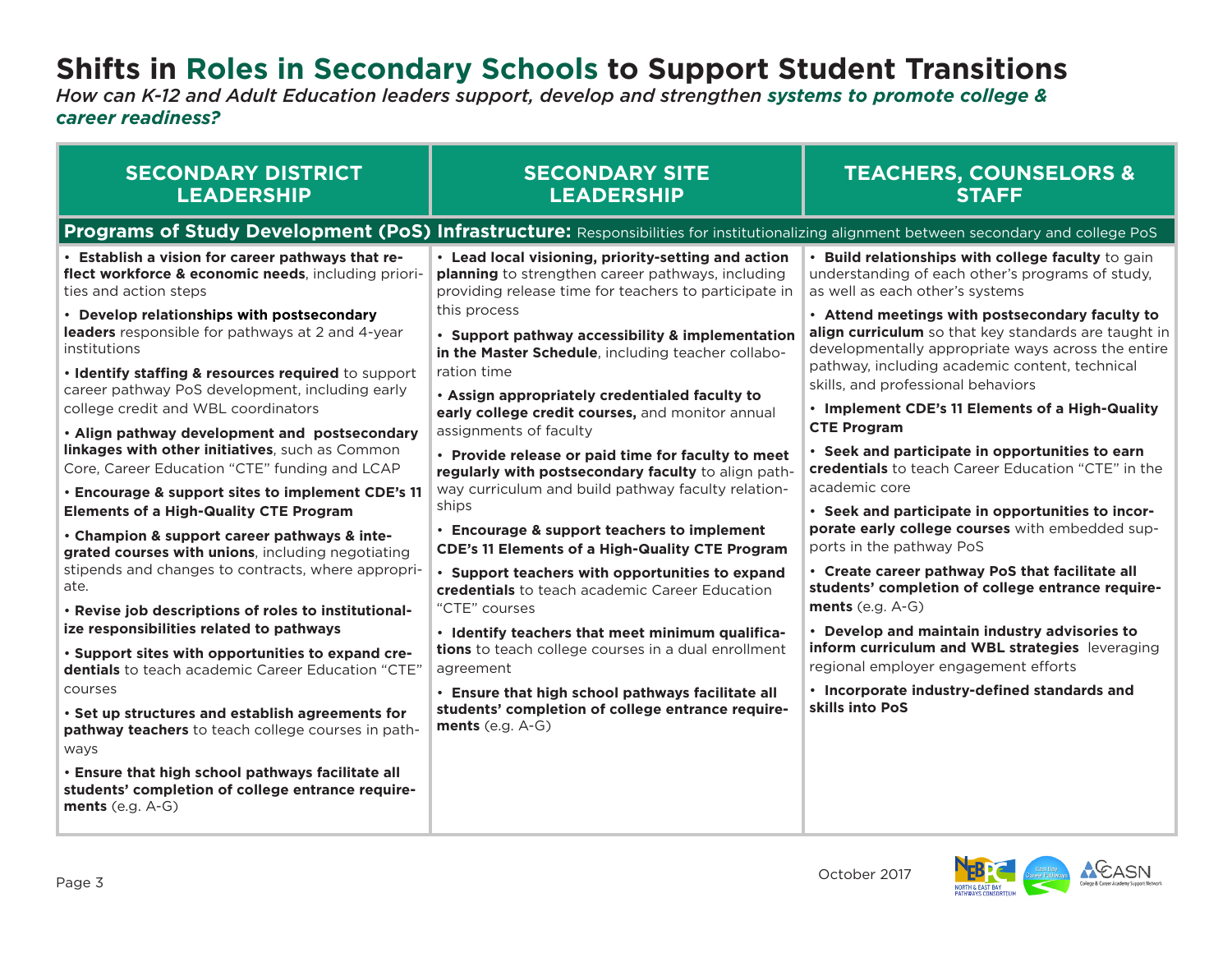|                                                                                                                                                                                                                              | <b>SECONDARY DISTRICT LEADERSHIP</b>                                                                                                                  | <b>SECONDARY SITE LEADERSHIP</b>                                                                                                      | <b>TEACHERS, COUNSELORS &amp; STAFF</b>                                                                                                                        |  |
|------------------------------------------------------------------------------------------------------------------------------------------------------------------------------------------------------------------------------|-------------------------------------------------------------------------------------------------------------------------------------------------------|---------------------------------------------------------------------------------------------------------------------------------------|----------------------------------------------------------------------------------------------------------------------------------------------------------------|--|
| Curricular Alignment, Dual Enrollment & Course Articulation Processes: Responsibilities for determining what is taught, and in what<br>sequence, across secondary and college systems to develop and enhance career pathways |                                                                                                                                                       |                                                                                                                                       |                                                                                                                                                                |  |
|                                                                                                                                                                                                                              | • Support development and adoption of early<br>college credit agreements that expand access (e.g.<br>ensuring CCAP agreements receive board approval) | . Support development and adoption of dual en-<br>rollment and articulation agreements<br>· Identify high school pathways and pathway | • Work with site and district administrators, and<br>with college faculty to identify and incorporate<br>college credit into the PoS that facilitate access to |  |

data systems.

ricular alignment

appropriate

• **Establish protocols** for annual articulation, dual enrollment and curriculum reviews in collaboration with college partners

• **Negotiate data sharing and management processes** to ensure that students receive college credits (e.g. CATEMA)

• **Assign dedicated staff** to develop and review agreements

• **Support sites and teachers to develop pathway courses that align** to postsecondary career pathways

• **Negotiate agreements that allow students to apply credits** wherever they continue their education

• **Establish processes and district course approval policies** that include accessing A-G and honors credit from UCOP, when appropriate

**Student Support Processes:** Responsibilities for supporting students as they transition from secondary to post-secondary in pathways

ports to ensure student success

• **Allocate & champion resources** (e.g. LCAP) to support pathways, college & career readiness, counseling & student support functions

• **Create support structures for systematic college & career readiness education** in high schools

• **Train district staff to work with local Workforce Development Boards and Community-Based Organizations to identify students eligible for services** (e.g. WIOA)

• **Set up accountability systems** to ensure that students have equitable access to pathways & early college credit

• **Champion roles of counselors & student support resources in pathway development** in negotiations with bargaining agencies

• **Develop and leverage pathway maps** as marketing tools to inform parents & students, tools for counselors, etc

• **Assign counselors, and provide release or paid time, to meet regularly with postsecondary faculty,** support early college coursework and participate in PD about pathways and early college credit

**courses eligible for college credit** in catalogs, transcripts, and pathway recruitment materials and

• **Implement data sharing and management processes** to ensure credits are transcripted, including assigning responsibilities to staff (e.g. CATEMA) • **Ensure that all students (including special education and ELL) have equitable access to early college credit opportunities**, and academic sup-

• **Provide release time to teachers to attending PD** or meetings around early college credit & cur-

• **Ensure that early college credit courses are submitted to UCOP** for A-G and honors credit, when

• **Ensure collaboration of counselors, ELL and special education teachers with pathway teams** to provide equitable access to pathway resources for all students

• **Develop student support programs to ensure equitable access** to pathways & early college credit

• **Encourage counselors and teachers to provide guidance on college, career pathways AND careers,** and recognize opportunities to link students with outside support services, as needed

• **Collect and review data to ensure that students are receiving equitable access** to pathways & early college credit

 • **Collaboratively inform students and parents about career pathways, college, and career options**

• **Identify and put in place supports** to make early college credit accessible to all students

• **Share career preparation resources** with students (e.g. CalCRN, Naviance, Get Focused...Stay Focused)

• **Prepare students for success in college and the workforce by integrating career readiness skills in class** (including Career Education "CTE" model curriculum standards)

• **Collaborate with postsecondary counselors** to prepare students to transition successfully to postsecondary education, including informing students of foundational and prerequisite courses along the pathway

## **SELORS & STAFF**

• **Develop PoS that ensure prerequisite content is** 

• **Use CATEMA system** to enroll students and sub-

• **Communicate with students and parents about** 

• **Collaborate with district & site to comply with** 

• **Identify and put in place supports to make early** 

many postsecondary options

**built into course sequencing**

mit grades in articulated classes

**requirements** for dual enrollment

**early college credit** and implications

**college credit accessible** to all students